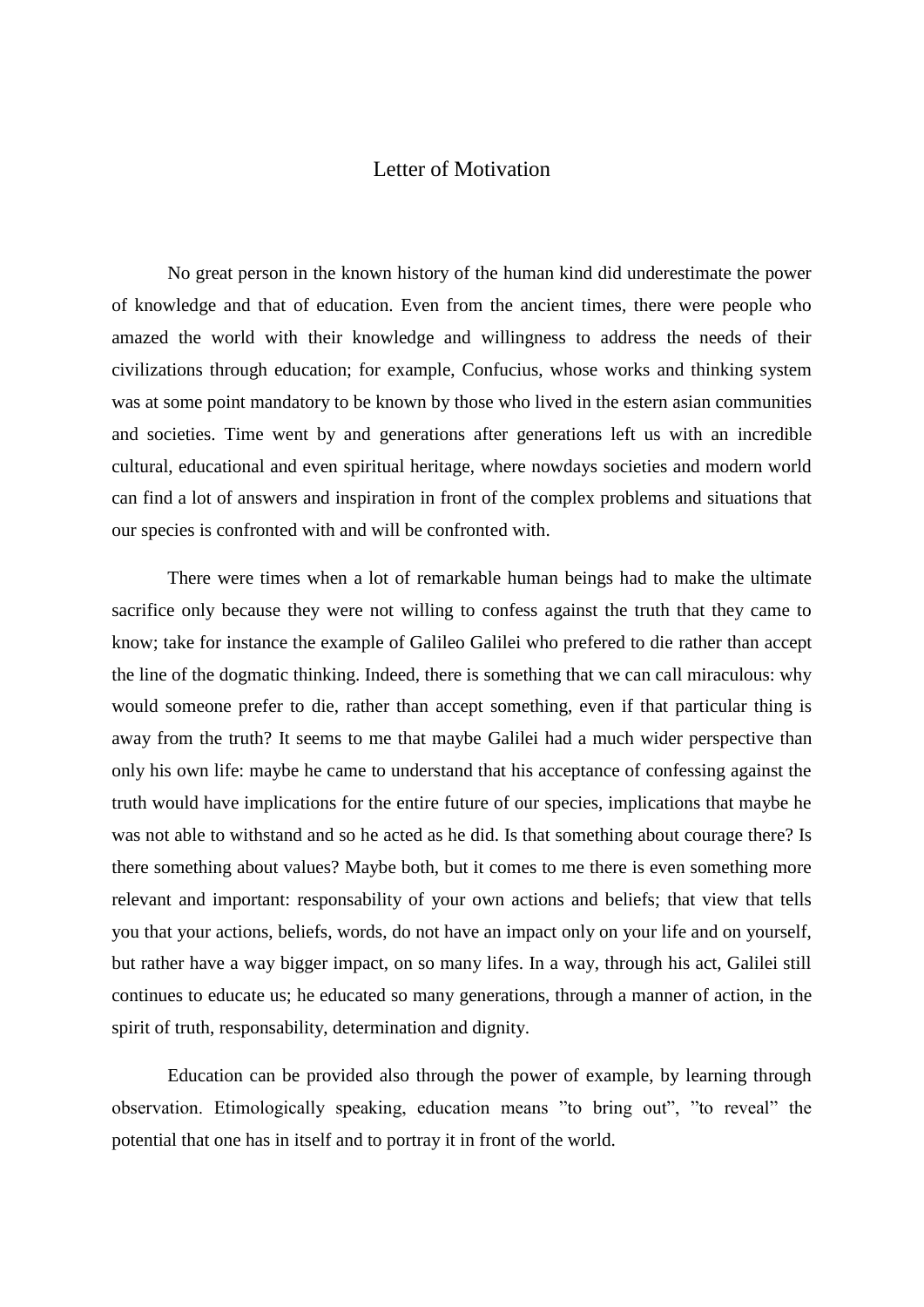Is it really what our educational system does nowdays? Does it really help our children to become conscious about their potentials, abilities? Does it widen the world and the perspective of our children? Do we encourage them to think big? Do we keep on telling them that having possibilities is a luxury? Do we teach them that you have to be perseverent in following your own desires? Do we teach them to be high on frustration tolerance? Is our system helpful in order to help them build a powerful value system? Is our system good enough in order to portray the importance of a value system?

For sure, regarding those questions, there are a lot of "no" answers, at least regarding romanian educational system. Sometimes it seems like this system is going on blind, having no direction, no sustainable strategy, no purpose. The cost: generations of human beings that will not be able to self-actualize their potential and who would leave behind a world far more poor in heritage than it could have been.

Besides being a clinical psychologist and a cognitive-behavioral therapist, I am also a school counselor and a teacher. I do believe that in order to talk pertinently on a subject or issue, you have to have lived on your own skin the conditions of the subject that you express an opinion on. All that I have done and I am doing in my life was and is set under a simple, but I guess powerful purpose: to know that there where I have been is even a bit better than it was before me arriving there. As it is written in the song "I was here": the hearts I have touched is the proof that I lived; indeed it is, at least for me personally. There were no few times when I was during the break in school, looking at the children playing and thinking what is the future of these children? What do I really do in order to know that they will get the chance they deserve? Because, as Rita Pierson says: every child deserves a champion, an adult that will never give up on them and who will insist that he or she becomes the very best he or she can be. That is why I chose to write this letter of motivation for a position in the Standing Committee of Psychology in Education of the European Federation of Psychological Associations.

If you are a person that is trying to be as conscious as possible of the importance and responsability that you have, whatever you are doing, it can be a blessing, but also a burden. Being a teacher, being conscious of the importance of my actions in the lifes of the children that I get the chance to work with, fills me with joy, but also puts me under a burden, because there are many times when you do ask yourself: is it/was it enough today? Did I offer what I need and what they, the children, were in need of?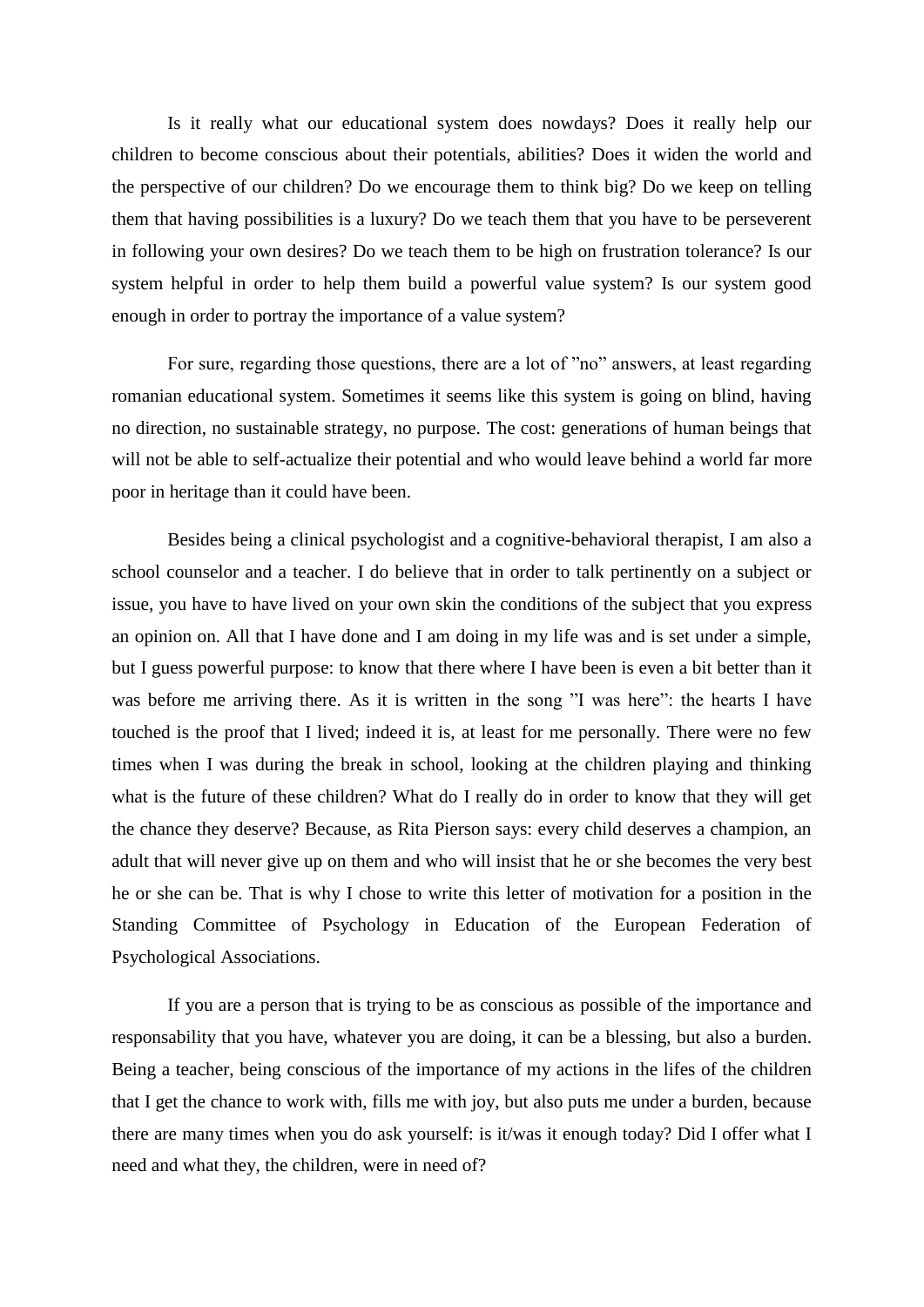At the moment, I work as a teacher, school counselor and also I have my private practice in clinical psychology, CBT psychotherapy and Gottman couples therapy; recently I found out that I have been accepted for a master programme in neuroscience at Kings College, London, United Kingdom, starting this september. Besides this, during the last couple of years I tried to address the value of education through different personal projects, and not only, initiating a conference held in Arad, in december 2017 where I have put in discussion the importance and the future of the teacher; the same conference was held in Timișoara, in May 2018; also at the moment I am coordinating a project for high-school students where monthly we gather and discuss about different subjects such as: values, time as a resource, sufference, freedom and its meanings, etc,.

Besides being a romanian citizen, I am also a european one, and being so I do believe that my interest should not only be in my own country regarding education, but also in the european educational systems, because being part of the European Union means we have to address the needs of all its citizens. I would like to point out that being a european citizen does not mean we have only a lot of rights and benefits, but we have also responsabilities and duties to each other; that is the real european spirit or the one it was dreamed of when it was thought as a project. Maybe this is one thing we should provide our students and college students with: a wider perspective, the real meaning of what it means to be a european union citizen, both regarding rights and duties. So, being part of the Standing Committee for Psychology in Education could offer me the chance to widen my perspective, to initiate projects, to understand the state of the art in many educational systems in different european countries, to debate valuable ideas, to provide schools with a better approach regarding particular issues, to engage in a movement that could really benefit a lot of children, college students and teachers all around the European Union. It is a work that I am willing to put, that I am ready to engage in.

Such a Committee of Psychology in Education could come up with all the best that psychology can offer in order to impact in a good way the educational process, the educational policies and the well-being of those that pursue an educational path. A lot of things are to be done, for sure; a lot of issues are to be addressed, a lot of lifes need someone to stand up and to reach out; a lot of people need to be offered with the chance of education, and through the work of this Committee we could be closer to achieve these.